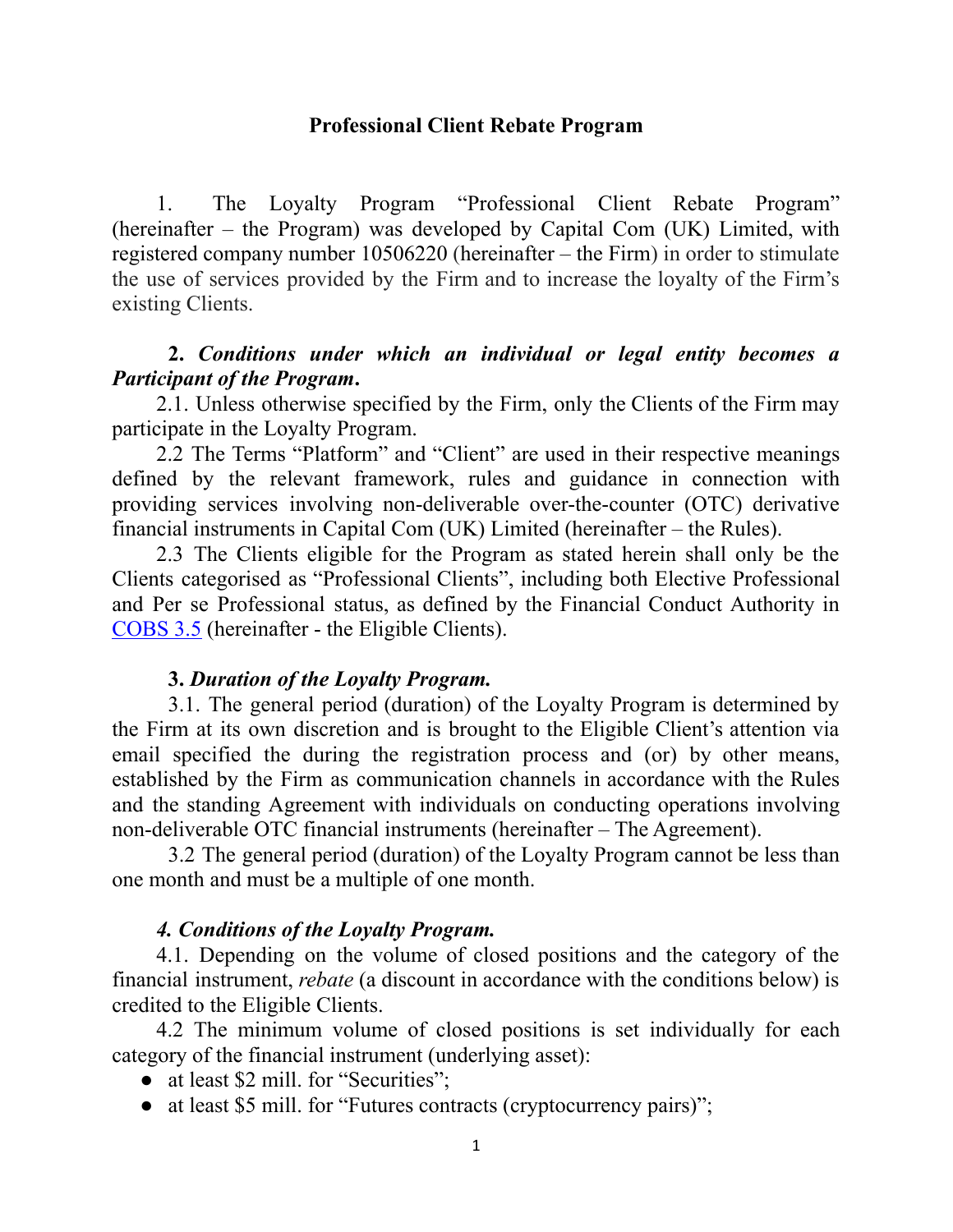- at least \$10 mill. for "Commodities";
- at least \$50 mill. for "Foreign currency (currency pairs)";
- at least \$75 mill. for "Stock index values";

4.3 Only the amounts which multiply to \$1 mill. are taken into account for calculation of the volume of closed positions.

4.4 Operations conducted on financial instruments with Zero Spread are not considered for calculation of the volume of closed positions.

4.5 The tables below depict the discount in percentages for the volume of the closed positions of each financial instrument:

| <b>Financial instrument</b> | Rebate (discount) in % for<br>the volume of closed<br>positions (in \$ mill.) |                   |                   |
|-----------------------------|-------------------------------------------------------------------------------|-------------------|-------------------|
|                             | $$2-20$<br>mill.                                                              | $$20-50$<br>mill. | $>$ \$50<br>mill. |
| Securities                  | 5%                                                                            | 10%               | 15%               |

| <b>Financial instrument</b>              | Rebate (discount) in % for<br>the volume of closed<br>positions (in \$ mill.) |                   |                   |
|------------------------------------------|-------------------------------------------------------------------------------|-------------------|-------------------|
|                                          | $$5-20$<br>mill.                                                              | $$20-50$<br>mill. | $>$ \$50<br>mill. |
| Futures contracts (cryptocurrency pairs) | 5%                                                                            | 10%               | 15%               |

| <b>Financial instrument</b> | Rebate (discount) in % for<br>the volume of closed<br>positions (in \$ mill.) |                   |                   |
|-----------------------------|-------------------------------------------------------------------------------|-------------------|-------------------|
|                             | > \$10<br>mill.                                                               | $>$ \$25<br>mill. | $>$ \$50<br>mill. |
| Commodities                 | 10%                                                                           | 15%               | 20%               |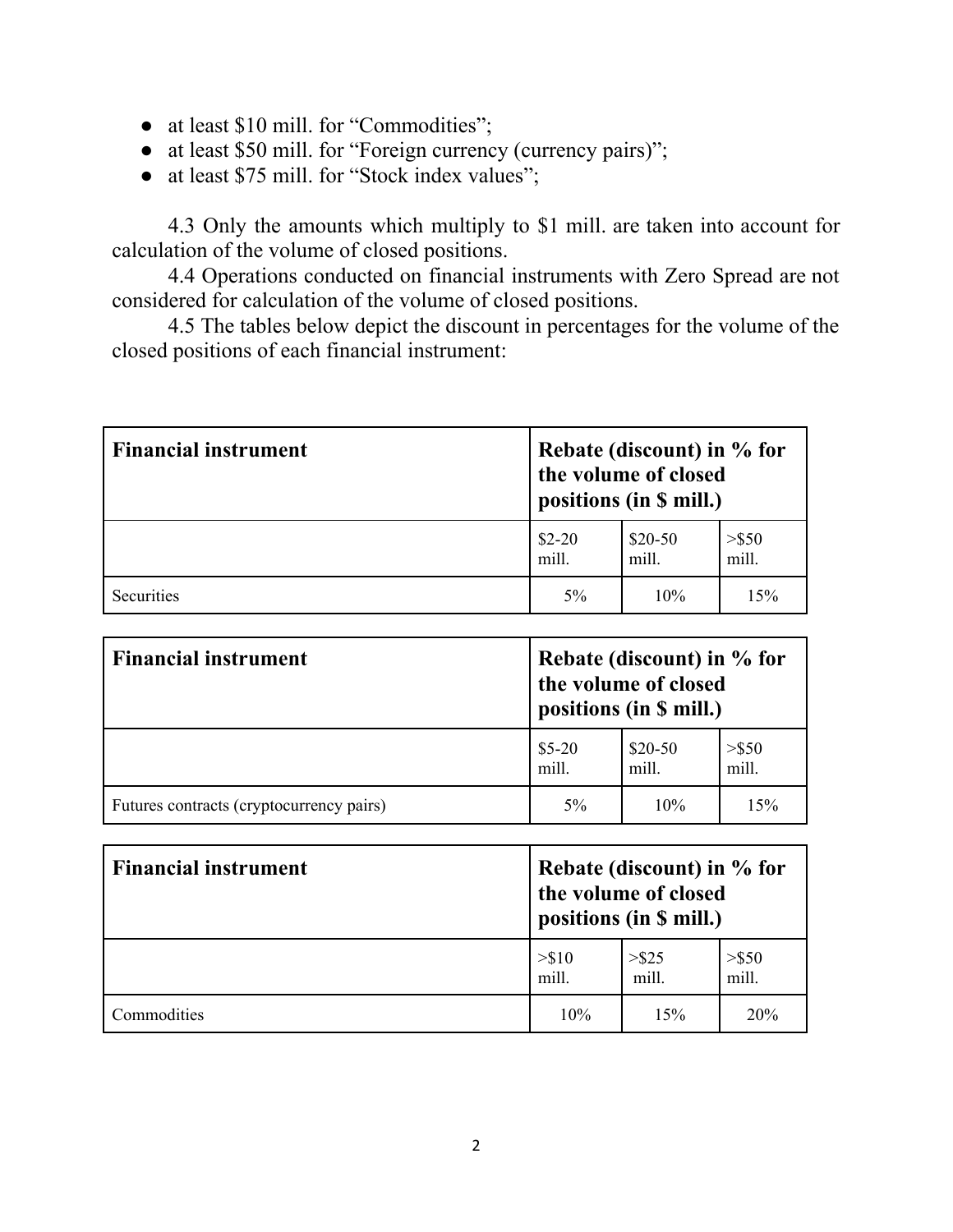| <b>Financial instrument</b>       | Rebate (discount) in % for<br>the volume of closed<br>positions (in \$ mill.) |                  |                  |
|-----------------------------------|-------------------------------------------------------------------------------|------------------|------------------|
|                                   | $>$ \$50<br>mill.                                                             | > \$200<br>mill. | > \$300<br>mill. |
| Foreign currency (currency pairs) | 10%                                                                           | 15%              | 20%              |

| <b>Financial instrument</b> | Rebate (discount) in $%$ for<br>the volume of closed<br>positions (in \$ mill.) |                  |                 |
|-----------------------------|---------------------------------------------------------------------------------|------------------|-----------------|
|                             | $>$ \$75<br>mill.                                                               | > \$125<br>mill. | $>$ \$200 mill. |
| Stock index values          | 10%                                                                             | 15%              | 20%             |

## *5. Rebate (discount)*

5.1. For the purposes of these Conditions, rebate is a return of a part of remuneration previously paid by the Eligible Client to the Firm. *Rebate* amount is credited to the Eligible Client's trading account on the Platform and can be withdrawn by the Eligible Client without any limitations.

5.2. Rebate is credited for each calendar month during the whole duration of the Loyalty Program. Rebate is credited to the Eligible Client's account not later than the  $30<sup>th</sup>$  day of the next calendar month.

5.3. The Firm has the right to exclude the Eligible Client from participation in the Program or to suspend the participation of the Eligible Client in the Program if the Eligible Client abuses the Conditions of the Program. Abuse of the Conditions of the Loyalty Program means any actions conducted by the Eligible Client that, according to the subjective opinion of the Firm, do not have a reasonable meaning, contradict the objectives of the Program and entail the receipt by the Eligible Client of unreasonable benefits based primarily on the technical and / or organisational features and / or Conditions of the Program.

### **6.** *Other Conditions***.**

6.1. The Eligible Client can receive rebate in accordance with the Conditions of the Loyalty Program only after they have registered their Account on the Firm's Platform and successfully completed the identification and verification procedure in accordance with the requirements stipulated by the Rules and the Agreement.